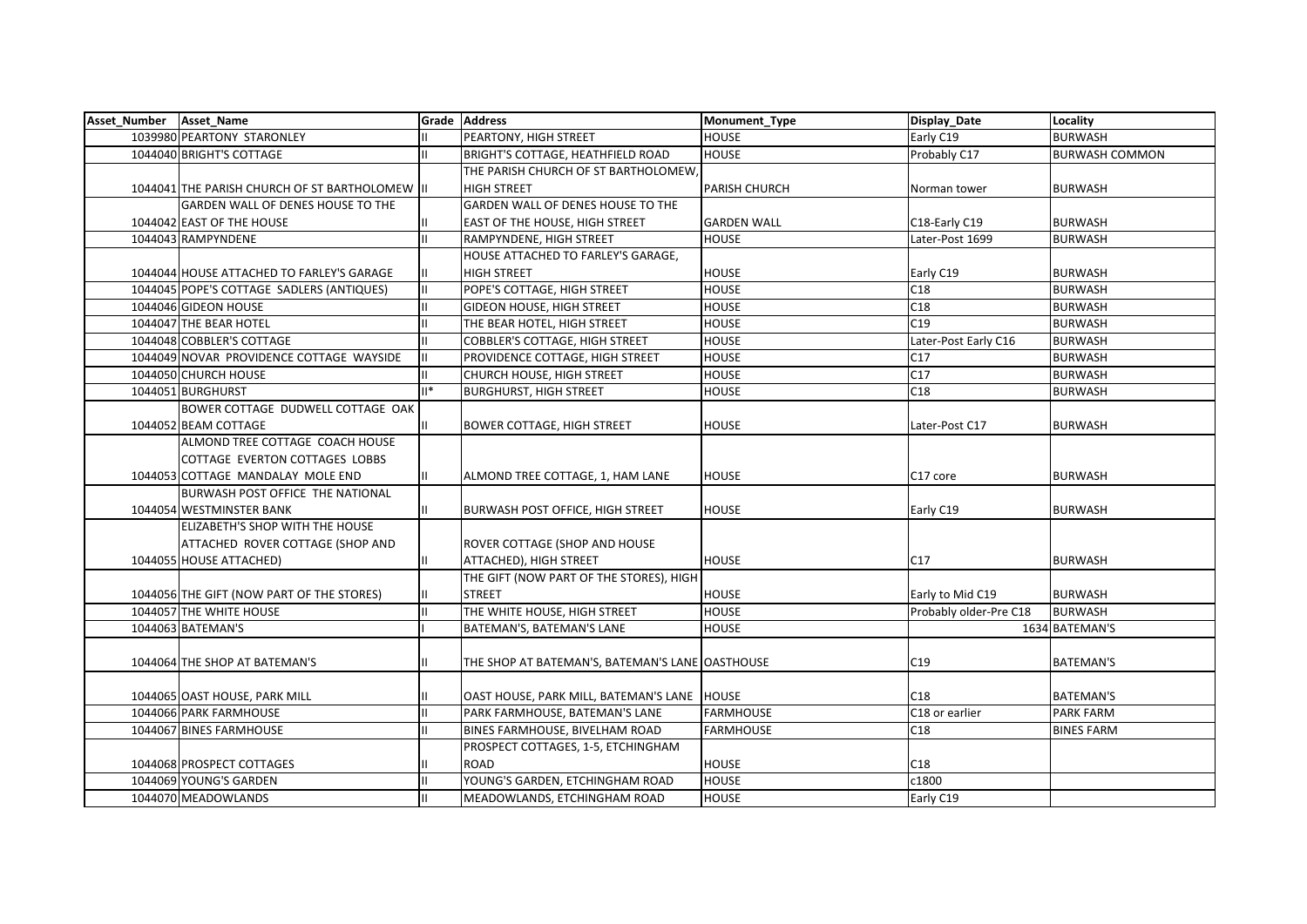|                                                 |               | <b>GREAT TOTT FARMHOUSE, ETCHINGHAM</b>      |                  |                    |                        |
|-------------------------------------------------|---------------|----------------------------------------------|------------------|--------------------|------------------------|
| 1044071 GREAT TOTT FARMHOUSE                    |               | <b>ROAD</b>                                  | <b>FARMHOUSE</b> | C17 or earlier     | <b>GREAT TOTT FARM</b> |
|                                                 |               |                                              |                  |                    |                        |
| 1044072 BOWMAN'S FARMHOUSE                      |               | BOWMAN'S FARMHOUSE, FONTRIDGE LANE FARMHOUSE |                  | C17 or earlier     | <b>BOWMAN'S FARM</b>   |
|                                                 |               | COTTAGE AT BOWMAN'S FARM TO THE              |                  |                    |                        |
| COTTAGE AT BOWMAN'S FARM TO THE                 |               | NORTH EAST OF THE BARN, FONTRIDGE            |                  |                    |                        |
| 1044073 NORTH EAST OF THE BARN                  |               | LANE                                         | <b>HOUSE</b>     | Altered by 1987    | <b>BOWMAN'S FARM</b>   |
| 1044074 PLATT'S FARMHOUSE                       | lπ            | PLATT'S FARMHOUSE, FONTRIDGE LANE            | <b>FARMHOUSE</b> | C17 or earlier     | PLATT'S FARM           |
| 1044075 FISHER'S FARMHOUSE                      | lπ            | FISHER'S FARMHOUSE, FONTRIDGE LANE           | <b>FARMHOUSE</b> | Early C17          | <b>FISHER'S FARM</b>   |
| 1044076 COCKHAM MANOR                           | lπ            | COCKHAM MANOR, FONTRIDGE LANE                | <b>HOUSE</b>     | Later-Post C16     |                        |
| 1044077 PARKHILL FARMHOUSE                      | Ш             | PARKHILL FARMHOUSE, FOOT'S LANE              | <b>FARMHOUSE</b> | C15                | <b>BURWASH WEALD</b>   |
|                                                 |               |                                              |                  |                    |                        |
| 1044078 PAYGATE COTTAGE ST NICHOLAS COTTAGE  II |               | ST NICHOLAS COTTAGE, HEATHFIELD ROAD         | <b>HOUSE</b>     | C18                |                        |
| 1044079 RYE GREEN                               | Ш             | <b>RYE GREEN, HEATHFIELD ROAD</b>            | <b>HOUSE</b>     | C17                | <b>RYE GREEN</b>       |
|                                                 |               | <b>BURNT HOUSE FARMHOUSE, HEATHFIELD</b>     |                  |                    |                        |
| 1044080 BURNT HOUSE FARMHOUSE                   |               | <b>ROAD</b>                                  | <b>FARMHOUSE</b> | Probably C17       | <b>BURWASH WEALD</b>   |
|                                                 |               | PERRYMAN'S FARMHOUSE, FONTRIDGE              |                  |                    |                        |
| 1044092 PERRYMAN'S FARMHOUSE                    |               | LANE                                         | <b>FARMHOUSE</b> | C18                | PERRYMAN'S FARM        |
|                                                 |               | BARN CUM OASTHOUSE AT PARK FARM TO           |                  |                    |                        |
| BARN CUM OASTHOUSE AT PARK FARM TO              |               | THE NORTH EAST OF THE HOUSE,                 |                  |                    |                        |
| 1232544 THE NORTH EAST OF THE HOUSE             | Ш             | <b>BATEMAN'S LANE</b>                        | <b>OASTHOUSE</b> | C18                | <b>PARK FARM</b>       |
| 1232548 GREAT BINES                             | $\mathbf{II}$ | <b>GREAT BINES, BIVELHAM ROAD</b>            | <b>HOUSE</b>     | C18                | <b>GREAT BINES</b>     |
|                                                 |               | THE OLD POLICE HOUSE, ETCHINGHAM             |                  |                    |                        |
| 1232549 THE OLD POLICE HOUSE                    |               | <b>ROAD</b>                                  | <b>HOUSE</b>     | Now                |                        |
| 1232557 GLEBE HOUSE                             | $II*$         | GLEBE HOUSE, ETCHINGHAM ROAD                 | <b>VICARAGE</b>  | Built C17          | <b>GLEBE HOUSE</b>     |
|                                                 |               | TOTT COTTAGES, 1, 2 AND 3, ETCHINGHAM        |                  |                    |                        |
| 1232558 TOTT COTTAGES                           |               | <b>ROAD</b>                                  | <b>HOUSE</b>     | 1737               |                        |
| BARN AT GREAT TOTT FARM TO WEST OF              |               | BARN AT GREAT TOTT FARM TO WEST OF           |                  |                    |                        |
| 1232559 THE FARMHOUSE                           | Ш             | THE FARMHOUSE, ETCHINGHAM ROAD               | <b>BARN</b>      | C18                | <b>GREAT TOTT FARM</b> |
| 1232561 FONTHILL FARMHOUSE                      | $\mathbf{H}$  | FONTHILL FARMHOUSE, FONTRIDGE LANE           | <b>FARMHOUSE</b> | C18                | <b>FONTHILL FARM</b>   |
|                                                 |               |                                              |                  |                    |                        |
| 1232562 OLD BRICK FARMHOUSE                     |               | OLD BRICK FARMHOUSE, FONTRIDGE LANE          | <b>FARMHOUSE</b> | Probably C17       | <b>OLD BRICK FARM</b>  |
| 1232570 FONTRIDGE MANOR                         | $\mathbf{H}$  | FONTRIDGE MANOR, FONTRIDGE LANE              | <b>HOUSE</b>     | C18                | <b>FONTRIDGE MANOR</b> |
| BARN AT PARKHILL FARM TO THE SOUTH OF           |               | BARN AT PARKHILL FARM TO THE SOUTH OF        |                  |                    |                        |
| 1232576 THE FARMHOUSE                           |               | THE FARMHOUSE, FOOT'S LANE                   | <b>BARN</b>      | Partly rebuilt C18 | <b>BURWASH WEALD</b>   |
| 1232587 WITHERHURST                             | ΙI            | WITHERHURST, HEATHFIELD ROAD                 | <b>HOUSE</b>     | Early C19          | <b>WITHERHURST</b>     |
| 1232595 GREEN FARMHOUSE                         | lπ            | GREEN FARMHOUSE, HEATHFIELD ROAD             | <b>FARMHOUSE</b> | C18                | <b>BURWASH WEALD</b>   |
| 1232603 IVY COTTAGE IVY HOUSE                   | Iш            | IVY COTTAGE, HIGH STREET                     | <b>HOUSE</b>     | C <sub>18</sub>    | <b>BURWASH</b>         |
| 1232668 MOUNT HOUSE MOUNT HOUSE COTTAGE         | Ш             | MOUNT HOUSE COTTAGE, HIGH STREET             | <b>HOUSE</b>     | Early C17          | <b>BURWASH</b>         |
| 1232718 SOUTH SIDE                              | IШ            | SOUTH SIDE, 1 AND 2, HIGH STREET             | <b>HOUSE</b>     | C19                | <b>BURWASH</b>         |
| 1232740 CHESTNUT COTTAGE WILLOW COTTAGE         | IШ            | <b>WILLOW COTTAGE, HIGH STREET</b>           | <b>HOUSE</b>     | C17                | <b>BURWASH</b>         |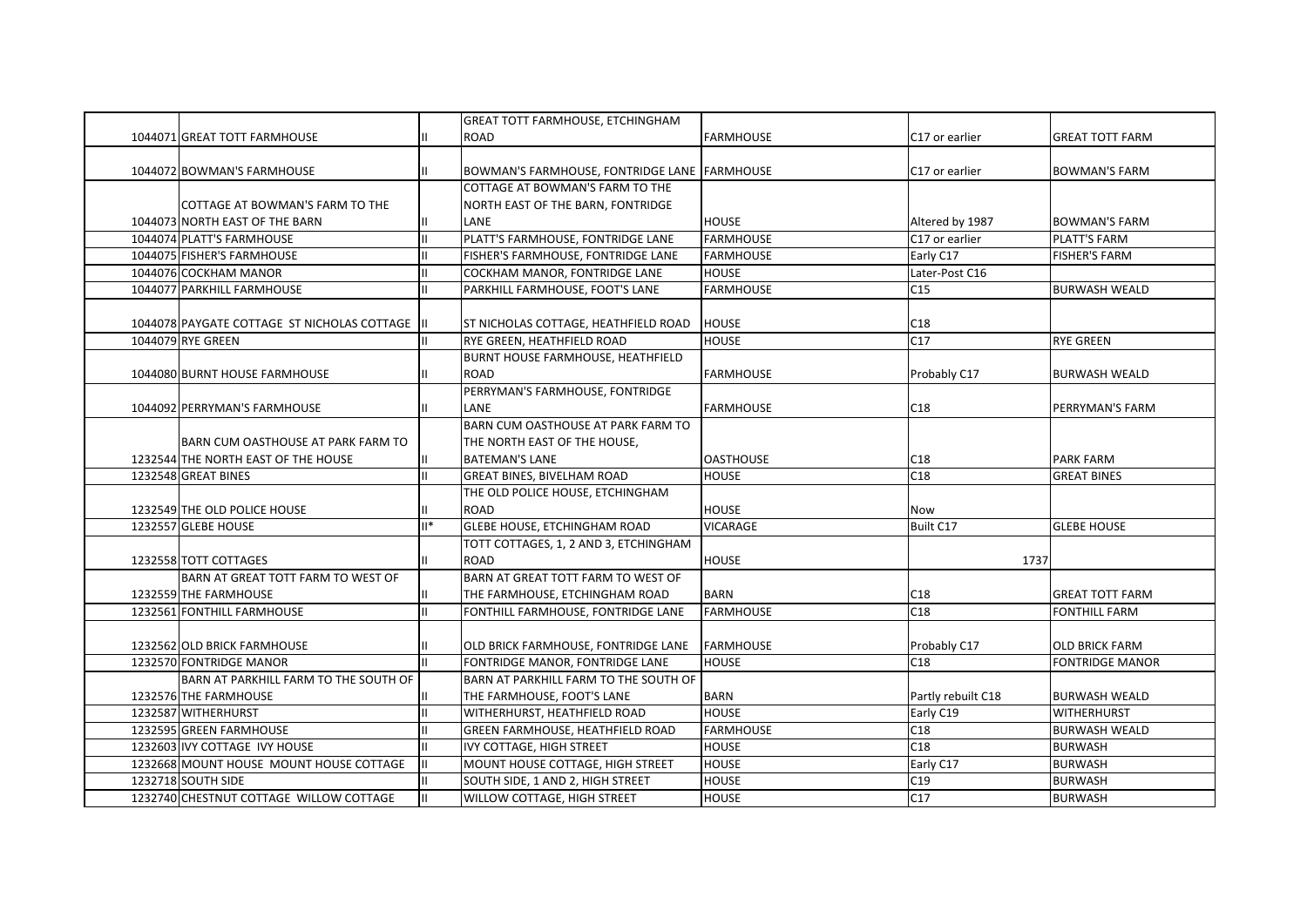| 1232763 BEECH HOUSE SONES COTTAGE                 |                | <b>BEECH HOUSE, HIGH STREET</b>           | <b>HOUSE</b>                     | C18                  | <b>BURWASH</b>            |
|---------------------------------------------------|----------------|-------------------------------------------|----------------------------------|----------------------|---------------------------|
| 1232764 THE BELL INN                              |                | THE BELL INN, HIGH STREET                 | <b>INN</b>                       | Late C16             | <b>BURWASH</b>            |
| 1232813 ST ANTHONY'S                              |                | ST ANTHONY'S, HIGH STREET                 | <b>HOUSE</b>                     | Early C19            | <b>BURWASH</b>            |
|                                                   |                | THE CORN STORES (FT FARLEY'S PREMISES),   |                                  |                      |                           |
| 1232842 THE CORN STORES (FT FARLEY'S PREMISES)    |                | <b>HIGH STREET</b>                        | <b>HOUSE</b>                     | C18                  | <b>BURWASH</b>            |
| CHATEAUBRIAND PREMISES OCCUPIED BY E              |                |                                           |                                  |                      |                           |
| WATSON AND SONS ESTATE AGENTS                     |                |                                           |                                  |                      |                           |
| PREMISES OCCUPIED BY E WORKMAN                    |                |                                           |                                  |                      |                           |
| 1232850 GREENGROCERS VILLIERS                     | $\mathbb{I}^*$ | CHATEAUBRIAND, HIGH STREET                | <b>HOUSE</b>                     | C18                  | <b>BURWASH</b>            |
| 1232872 TUDOR COTTAGE TUDOR HOUSEE                | П              | TUDOR COTTAGE, HIGH STREET                | <b>HOUSE</b>                     | Later-Post Early C16 | <b>BURWASH</b>            |
| 1232932 WILLARD'S HILL                            |                | WILLARD'S HILL, LUDPIT LANE               | <b>HOUSE</b>                     | Later-Post C16       | <b>WILLARDS HILL</b>      |
| 1232933 THE COTTAGE                               |                | THE COTTAGE, LUDPIT LANE                  | <b>HOUSE</b>                     | Probably C17         |                           |
|                                                   |                |                                           |                                  |                      |                           |
| 1232934 WILLARD'S HILL FARMHOUSE                  |                | WILLARD'S HILL FARMHOUSE, LUDPIT LANE     | <b>FARMHOUSE</b>                 | By 1987              | <b>WILLARDS HILL FARM</b> |
| 1232935 CHIME COTTAGE THE OLD THATCH              |                | THE OLD THATCH, 4, SCHOOL HILL            | <b>HOUSE</b>                     | Later-Post C17       | <b>BURWASH</b>            |
| 1232942 BELLCROFT FAIRVIEW                        |                | <b>BELLCROFT, SCHOOL HILL</b>             | <b>HOUSE</b>                     | C17                  | <b>BURWASH</b>            |
| 1232979 WOODRISING                                |                | WOODRISING, SHRUB LANE                    | <b>HOUSE</b>                     | Early-Mid C19        | <b>BURWASH</b>            |
|                                                   |                | CROWHURST BRIDGE FARMHOUSE, SHRUB         |                                  |                      |                           |
| 1232980 CROWHURST BRIDGE FARMHOUSE                |                | <b>LANE</b>                               | <b>FARMHOUSE</b>                 | C17 or earlier       | CROWHURST BRIDGE FARM     |
| 1232981 HOLTON COTTAGE                            |                | HOLTON COTTAGE, 1 AND 2, SPRING LANE      | <b>HOUSE</b>                     | C18                  |                           |
| 1232982 MOTTYNSDEN OAST                           |                | MOTTYNSDEN OAST, SPRING LANE              | <b>HOUSE</b>                     | C19                  | <b>MOTTYNSDEN</b>         |
| 1232983 FRANCHISE MANOR                           | П              | FRANCHISE MANOR, SPRING LANE              | <b>HOUSE</b>                     | Mid C19              | <b>FRANCHISE MANOR</b>    |
| 1232984 FRANCHISE OAST                            | Ш.             | FRANCHISE OAST, SPRING LANE, TN19 7HY     | <b>FARMHOUSE</b>                 | C18                  | <b>FRANCHISE FARM</b>     |
| TWO OASTHOUSES AND GRANARY (NOW A                 |                | TWO OASTHOUSES AND GRANARY (NOW A         |                                  |                      |                           |
| GARAGE) AT HOLMHURST TO NORTH EAST                |                | GARAGE) AT HOLMHURST TO NORTH EAST        |                                  |                      |                           |
| 1232985 OF THE HOUSE                              |                | OF THE HOUSE, TICEHURST ROAD              | <b>OASTHOUSE</b>                 | C19                  | <b>HOLMSHURST</b>         |
| 1232986 PEAR TREE COTTAGE                         |                | PEAR TREE COTTAGE, TICEHURST ROAD         | <b>HOUSE</b>                     | C18                  |                           |
|                                                   |                |                                           |                                  |                      |                           |
| TWO OASTHOUSES AND GRANARY AT                     |                | TWO OASTHOUSES AND GRANARY AT             |                                  |                      |                           |
| WOODKNOWLE FARM TO THE NORTH EAST                 |                | WOODKNOWLE FARM TO THE NORTH EAST         |                                  |                      |                           |
| 1232987 OF THE FARMHOUSE                          |                | OF THE FARMHOUSE, TICEHURST ROAAD         | <b>OASTHOUSE</b>                 | C19                  | <b>WOODKNOWLE FARM</b>    |
| <b>BLACK HOUSE COTTAGES SOUTH EAST OF</b>         |                | <b>BLACK HOUSE COTTAGES SOUTH EAST OF</b> |                                  |                      |                           |
| 1232988 WITHERENDEN STORES                        | Ш.             | WITHERENDEN STORES, TICEHURST ROAD        | <b>FARMHOUSE</b>                 | C19                  | WITHERENDEN HILL          |
| 1232989 WESTDOWN                                  |                | WESTDOWN, WESTDOWN LANE                   | <b>HOUSE</b>                     | Probably C17         | <b>BURWASH COMMON</b>     |
|                                                   |                | MOUSEHOLE FARMHOUSE, WILLINGFORD          |                                  |                      |                           |
| 1232990 MOUSEHOLE FARMHOUSE                       |                | LANE                                      | <b>FARMHOUSE</b>                 | Late C16             | <b>BURWASH WEALD</b>      |
|                                                   |                | PERCH HILL FARMHOUSE, WILLINGFORD         |                                  |                      |                           |
|                                                   | н.             | LANE                                      |                                  | C18                  | PERCH HILL FARM           |
| 1232991 PERCH HILL FARMHOUSE<br>1233008 HOLMHURST | П              | HOLMHURST, TICEHURST ROAD                 | <b>FARMHOUSE</b><br><b>HOUSE</b> |                      | 1610 HOLMHURST            |
|                                                   |                |                                           |                                  |                      |                           |
|                                                   |                | THATCHERS BARN, 1 AND 2, TICEHURST        |                                  |                      |                           |
| 1233023 THATCHERS BARN                            |                | <b>ROAD</b>                               | <b>HOUSE</b>                     | C18                  |                           |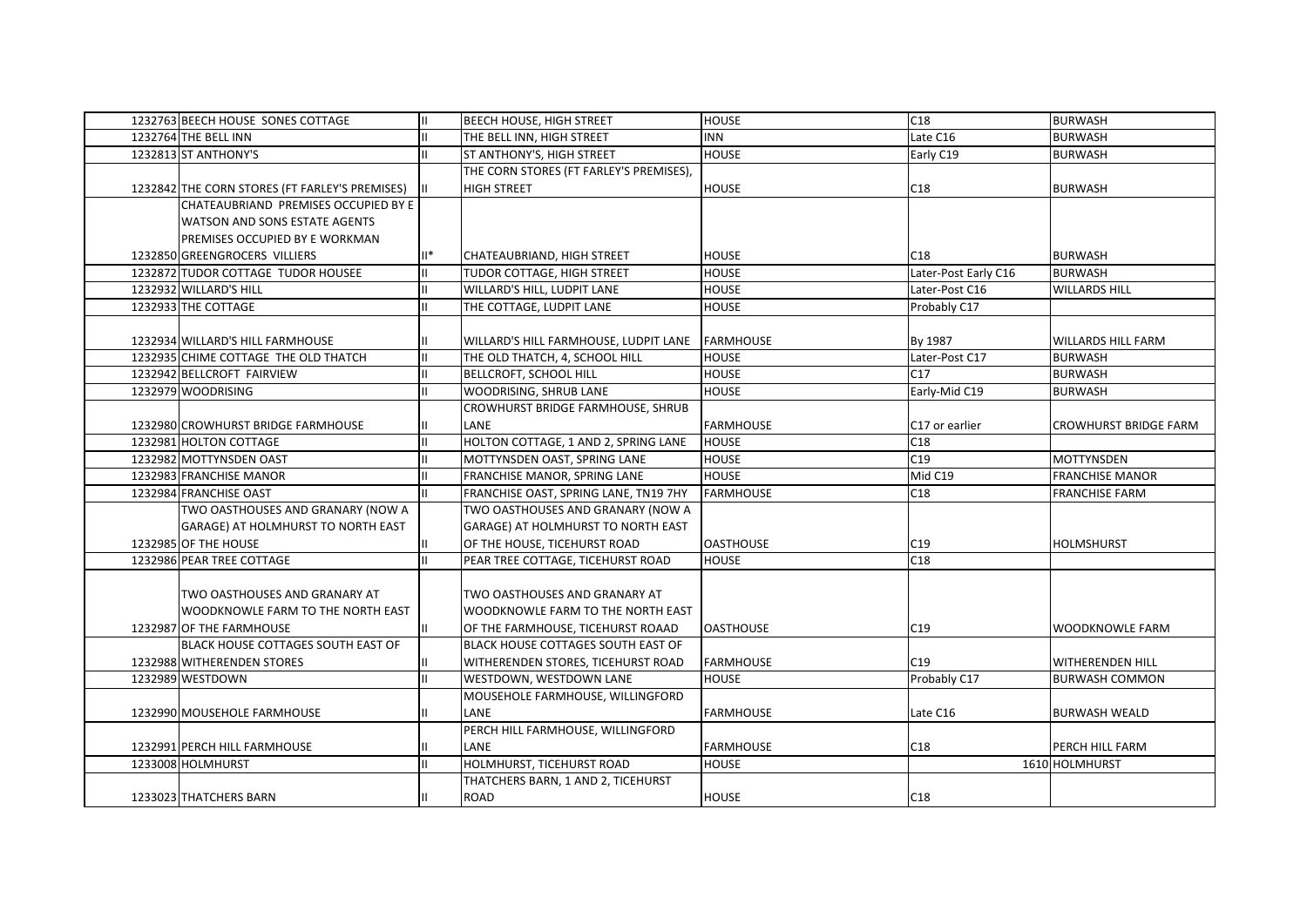| 1233025 FAIRWAYS FAIRWAYS COTTAGE             | $\mathbf{H}$  | FAIRWAYS, TICEHURST ROAD                   | <b>HOUSE</b>     | Early C19                  |                         |
|-----------------------------------------------|---------------|--------------------------------------------|------------------|----------------------------|-------------------------|
|                                               |               |                                            |                  |                            |                         |
| 1233063 LITTLE WILLINGFORD                    | $\mathbf{H}$  | LITTLE WILLINGFORD, WILLINGFORD LANE       | <b>HOUSE</b>     | Probably C17               | <b>BURWASH WEALD</b>    |
|                                               |               | POUNDSFORD FARMHOUSE, VICARAGE             |                  |                            |                         |
| 1276788 POUNDSFORD FARMHOUSE                  | $\mathbf{H}$  | LANE                                       | <b>FARMHOUSE</b> | Late C16                   | <b>BURWASH COMMON</b>   |
| 1276790 LITTLE PARK HILL                      | $\mathbf{II}$ | LITTLE PARK HILL, WILLINGFORD LANE         | <b>HOUSE</b>     | Early C19                  | <b>PARK HILL</b>        |
| 1276809 KESTRELS                              | $\mathbf{H}$  | <b>KESTRELS, TICEHURST ROAD</b>            | <b>HOUSE</b>     | Later-Post Early C16       |                         |
|                                               |               | WOODKNOWLE FARMHOUSE, TICEHURST            |                  |                            |                         |
| 1276810 WOODKNOWLE FARMHOUSE                  | $\mathbf{H}$  | <b>ROAD</b>                                | <b>FARMHOUSE</b> | Probably C17               | <b>WOODKNOWLE FARM</b>  |
| 1276828 No name for this Entry                | $\mathbf{H}$  | 51 AND 53, SHRUB LANE                      | <b>HOUSE</b>     | C18                        | <b>BURWASH</b>          |
| 1276829 THE COTTAGE                           | $\mathbf{H}$  | THE COTTAGE, SPRING LANE                   | <b>HOUSE</b>     | Early C19                  |                         |
| 1276830 MOTTYNSDEN MANOR                      | $\mathbf{II}$ | MOTTYNSDEN MANOR, SPRING LANE              | <b>HOUSE</b>     | Later-Post C17             | <b>MOTTYNSDEN MANOR</b> |
| 1276831 FRANCHISE LODGE                       | $\mathbf{II}$ | FRANCHISE LODGE, SPRING LANE               | <b>LODGE</b>     | Early-Mid C19              | <b>FRANCHISE</b>        |
| 1276832 PONT'S FARMHOUSE                      | $\mathbf{H}$  | PONT'S FARMHOUSE, TICEHURST ROAD           | <b>HOUSE</b>     | Later-Post C15             | <b>PONT'S FARM</b>      |
|                                               |               | HOLMSHURST COTTAGES, 1 AND 2,              |                  |                            |                         |
| 1276833 HOLMSHURST COTTAGES                   | H.            | <b>TICEHURST ROAD</b>                      | <b>HOUSE</b>     | Later-Post C17             | <b>HOLMSHURST</b>       |
|                                               |               | WITHERENDEN COTTAGES, 1 AND 2,             |                  |                            |                         |
| 1276834 WITHERENDEN COTTAGES                  | $\mathbf{H}$  | <b>TICEHURST ROAD</b>                      | <b>HOUSE</b>     | C18                        | WITHERENDEN             |
| 1276835 WITHERENDEN HILL                      | $\mathbf{II}$ | WITHERENDEN HILL, TICEHURST HILL           | <b>HOUSE</b>     | Later-Post C16             | <b>WITHERENDEN HILL</b> |
| 1276842 CHERTON                               | $\mathbf{I}$  | <b>CHERTON, HIGH STREET</b>                | <b>HOUSE</b>     | C18                        | <b>BURWASH</b>          |
| 1276843 THE OLD HOUSE                         | $II^*$        | THE OLD HOUSE, LUDPIT LANE                 | <b>HOUSE</b>     | Later-Post C15             |                         |
| 1276844 THE OLD HOUSE                         | H             | THE OLD HOUSE, 3, SCHOOL HILL              | <b>HOUSE</b>     | Later-Post C17             | <b>BURWASH</b>          |
|                                               |               |                                            |                  |                            |                         |
| 1276847 HORSEBROOKS FARMHOUSE                 | Ш             | HORSEBROOKS FARMHOUSE, LUDPIT LANE         | <b>FARMHOUSE</b> | By 1987                    |                         |
| 1276848 CLOVELLY                              | $\mathbf{II}$ | CLOVELLY, 1 AND 2, SCHOOL HILL             | <b>HOUSE</b>     | Later-Post C17             | <b>BURWASH</b>          |
| 1276850 SQUARE FARMHOUSE                      | H.            | SQUARE FARMHOUSE, SHRUB LANE               | <b>FARMHOUSE</b> | C17 or earlier             | <b>SQUARE FARM</b>      |
| ASHDOWN HOUSE PREMISES TO THE                 |               |                                            |                  |                            |                         |
| 1276875 SOUTH OCCUPIED BY FJ JARVIS (BUTCHER) | IШ            | ASHDOWN HOUSE, HIGH STREET                 | <b>HOUSE</b>     | Early C19                  | <b>BURWASH</b>          |
| REVENUE COTTAGE, SHADWELL ROW                 |               |                                            |                  |                            |                         |
| SHADWELL COTTAGE, SHADWELL ROW                |               |                                            |                  |                            |                         |
| SMUGGLERS, SHADWELL ROW THE                   |               |                                            |                  |                            |                         |
| HIGHWAY COTTAGE, SHADWELL ROW                 |               |                                            |                  |                            |                         |
| 1276885 TIMBERS, SHADWELL ROW                 | Ш             | SMUGGLERS, SHADWELL ROW, HIGH STREET HOUSE |                  | C17 or earlier             | <b>BURWASH</b>          |
| 1276889 THE STORES (AE MANLEY)                | $\mathbf{II}$ | THE STORES (AE MANLEY), HIGH STREET        | <b>HOUSE</b>     | C17 or earlier             | <b>BURWASH</b>          |
| 1276914 ROSE COTTAGES                         | $\mathbf{II}$ | ROSE COTTAGES, 1-3, HIGH STREET            | <b>HOUSE</b>     | Mid C19                    | <b>BURWASH</b>          |
| 1276920 LINDEN COTTAGE                        | $\mathbf{II}$ | LINDEN COTTAGE, HIGH STREET                | <b>HOUSE</b>     | Possibly older-Pre C18     | <b>BURWASH</b>          |
| 1276932 GREGWOOD KIMBERLEY THE COTTAGE        | $\mathbf{II}$ | <b>GREGWOOD, HIGH STREET</b>               | <b>HOUSE</b>     | C18                        | <b>BURWASH</b>          |
| 1276962 THE NOOK YAXLEY                       | $\mathbf{H}$  | THE NOOK, HIGH STREET                      | <b>HOUSE</b>     | C19                        | <b>BURWASH</b>          |
| 1276969 VICTORIA TERRACE                      | $\mathbf{II}$ | VICTORIA TERRACE, 2-5, HIGH STREET         | TERRACE          | C19                        | <b>BURWASH</b>          |
|                                               |               | THE ADMIRAL VERNON PUBLIC HOUSE,           |                  |                            |                         |
| 1277011 THE ADMIRAL VERNON PUBLIC HOUSE       | Ш.            | ETCHINGHAM ROAD                            | <b>HOUSE</b>     | C <sub>18</sub> or earlier |                         |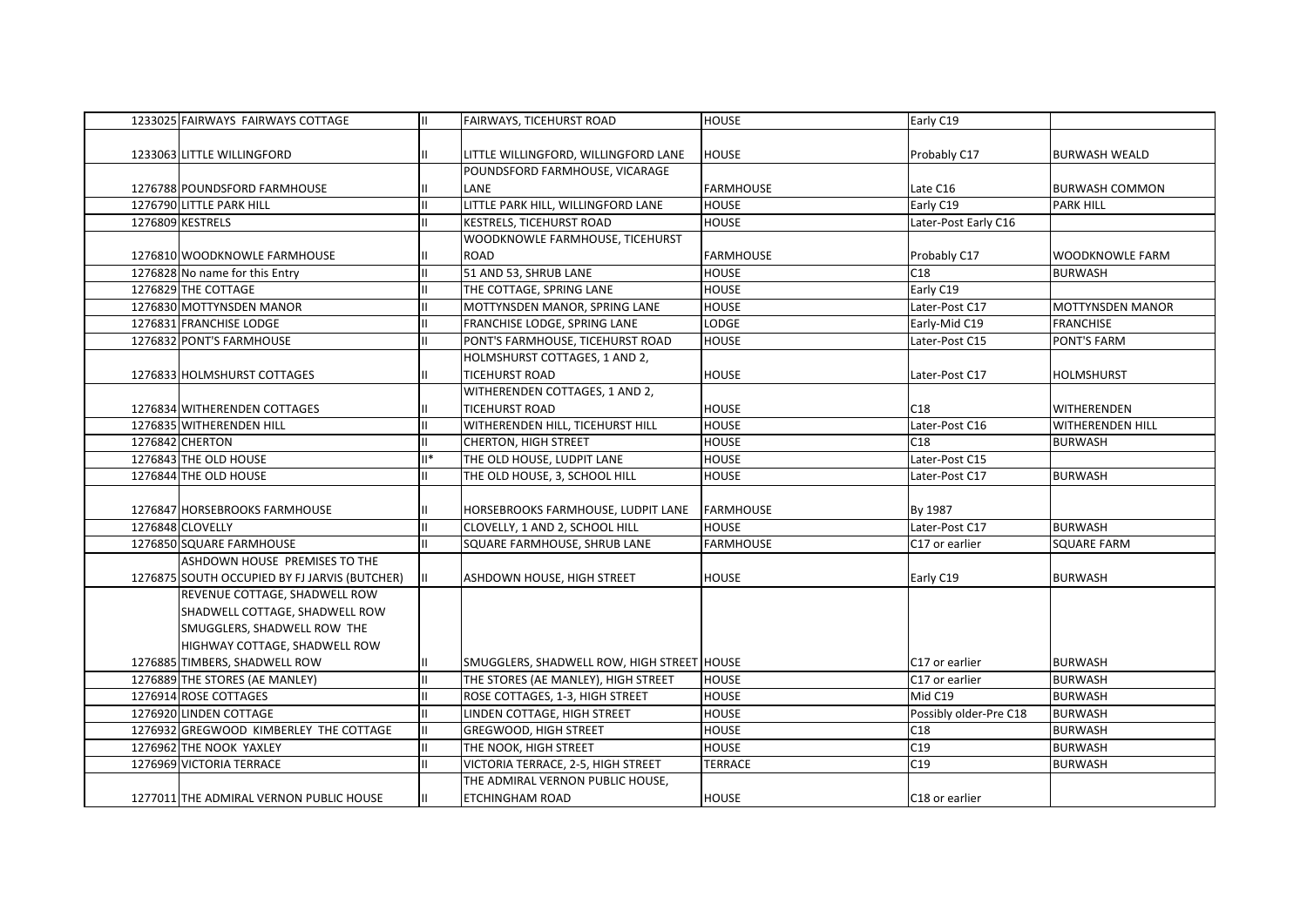|               | BARN AT BOWMAN'S FARM TO NORTH EAST           |               | BARN AT BOWMAN'S FARM TO NORTH EAST     |                           |                        |                         |
|---------------|-----------------------------------------------|---------------|-----------------------------------------|---------------------------|------------------------|-------------------------|
|               | 1277013 OF THE FARMHOUSE                      |               | OF THE FARMHOUSE, FONTRIDGE LANE        | <b>TIMBER FRAMED BARN</b> | C17                    | <b>BOWMAN'S FARM</b>    |
|               | 1277016 HUTCHINGS                             | $\mathbf{H}$  | HUTCHINGS, FONTRIDGE LANE               | <b>HOUSE</b>              | C17                    | <b>HUTCHINGS</b>        |
|               | 1277017 CHANDLER'S FARM                       | $\mathbf{II}$ | CHANDLER'S FARM, FOOT'S LANE            | <b>FARMHOUSE</b>          | Early C19              | <b>BURWASH WEALD</b>    |
|               | 1277020 HOPPERS CROFT THE COTTAGE             | $\mathbf{I}$  | THE COTTAGE, HAM LANE                   | <b>HOUSE</b>              | C17                    | <b>BURWASH</b>          |
|               | 1277021 HILLSIDE COTTAGE PAYGATE COTTAGE      | $\mathbf{I}$  | HILLSIDE COTTAGE, HEATHFIELD ROAD       | <b>HOUSE</b>              | C17 or earlier         |                         |
|               | 1277126 PHOEBE'S COTTAGE                      |               | PHOEBE'S COTTAGE, FONTRIDGE LANE        | <b>HOUSE</b>              | Early C19              |                         |
|               | 1352925 DENES HOUSE                           | $\mathbf{H}$  | <b>DENES HOUSE, HIGH STREET</b>         | <b>HOUSE</b>              | C17                    | <b>BURWASH</b>          |
|               | BARN JOINING MOUNT HOUSE ON THE               |               | BARN JOINING MOUNT HOUSE ON THE         |                           |                        |                         |
| 1352926 WEST  |                                               |               | <b>WEST, HIGH STREET</b>                | TIMBER FRAMED BARN        | C16                    | <b>BURWASH</b>          |
|               | 1352927 CHAUNT HOUSE                          | $\mathbf{H}$  | <b>CHAUNT HOUSE, HIGH STREET</b>        | <b>HOUSE</b>              | Mid C19                | <b>BURWASH</b>          |
|               | LIME COTTAGE SWAN INN HOUSE THE               |               |                                         |                           |                        |                         |
|               | CYGNET THE OLD GRANARY YEW TREE               |               |                                         |                           |                        |                         |
| 1352928 HOUSE |                                               |               | <b>SWAN INN HOUSE, HIGH STREET</b>      | <b>HOUSE</b>              | C18                    | <b>BURWASH</b>          |
|               | 1352929 CHILSTON HOUSE                        | $\mathbf{II}$ | CHILSTON HOUSE, HIGH STREET             | <b>HOUSE</b>              | Early C19              | <b>BURWASH</b>          |
|               |                                               |               | ALMAN HOUSE (I KARAGELIS NEWSAGENT),    |                           |                        |                         |
|               | 1352930 ALMAN HOUSE (I KARAGELIS NEWSAGENT)   |               | <b>HIGH STREET</b>                      | <b>HOUSE</b>              | Early C19              | <b>BURWASH</b>          |
|               | THE CORNER HOUSE (PENELOPE CLAIRE,            |               |                                         |                           |                        |                         |
|               | WOMENS DRESS SHOP) THE CORNER                 |               | THE CORNER HOUSE (THE LIME TREE), HIGH  |                           |                        |                         |
|               | 1352931 HOUSE (THE LIME TREE)                 |               | <b>STREET</b>                           | <b>HOUSE</b>              | C17                    | <b>BURWASH</b>          |
|               | GATES AND TWO PAIRS OF GATE PIERS AT          |               | GATES AND TWO PAIRS OF GATE PIERS AT    |                           |                        |                         |
|               | BATEMAN'S TO THE NORTH EAST OF THE            |               | BATEMAN'S TO THE NORTH EAST OF THE      |                           |                        |                         |
| 1352935 HOUSE |                                               |               | HOUSE, BATEMAN'S LANE                   | <b>GATE</b>               | C18                    | <b>BATEMAN'S</b>        |
|               | 1352936 PARK MILL                             | $\mathbf{H}$  | PARK MILL, BATEMAN'S LANE               | <b>MILL HOUSE</b>         | C18                    | <b>BATEMAN'S</b>        |
|               | 1352937 OLD DUDWELL MILL                      |               | OLD DUDWELL MILL, BELL ALLEY ROAD       | <b>MILL</b>               | C18                    | <b>OLD DUDWELL MILL</b> |
|               |                                               |               |                                         |                           |                        |                         |
|               | GLEBE COTTAGE JASMINE COTTAGE                 |               |                                         |                           |                        |                         |
|               | 1352938 NORTH VIEW COTTAGE RUTLAND COTTAGE II |               | RUTLAND COTTAGE, ETCHINGHAM ROAD        | <b>HOUSE</b>              | C18                    |                         |
|               |                                               |               | <b>GRANDTURZEL FARMHOUSE, FONTRIDGE</b> |                           |                        |                         |
|               | 1352939 GRANDTURZEL FARMHOUSE                 |               | LANE                                    | <b>FARMHOUSE</b>          | c1820                  | GRANDTURZEL             |
|               | TWO OASTHOUSES AND GRANARY AT                 |               | TWO OASTHOUSES AND GRANARY AT           |                           |                        |                         |
|               | FONTRIDGE MANOR TO THE NORTH OF THE           |               | FONTRIDGE MANOR TO THE NORTH OF THE     |                           |                        |                         |
| 1352940 HOUSE |                                               |               | HOUSE, FONTRIDGE LANE                   | <b>OASTHOUSE</b>          | C19                    | <b>FONTRIDGE MANOR</b>  |
|               | 1352941 THE ROSE AND CROWN INN                | $\mathbf{I}$  | THE ROSE AND CROWN INN, HAM LANE        | <b>INN</b>                | C16                    | <b>BURWASH</b>          |
|               | 1352942 KIM'S COTTAGE                         | $\mathbf{H}$  | KIM'S COTTAGE, HEATHFIELD ROAD          | <b>HOUSE</b>              | C18                    |                         |
|               | 1352943 BANTREE HOUSE                         |               | <b>BANTREE HOUSE, HEATHFIELD ROAD</b>   | <b>HOUSE</b>              | C18                    | <b>BURWASH WEALD</b>    |
|               | 1352962 SLUTSWELL                             | $\mathbf{I}$  | SLUTSWELL, HEATHFIELD ROAD              | <b>HOUSE</b>              | C18 or earlier         | <b>BURWASH COMMON</b>   |
|               | 1352963 GARSTONS                              | $\mathbf{H}$  | <b>GARSTONS, HIGH STREET</b>            | <b>HOUSE</b>              | Probably older-Pre C18 | <b>BURWASH</b>          |
|               |                                               |               |                                         |                           |                        |                         |
|               | CHARLTON COTTAGE (C WATERHOUSE                |               | CHARLTON COTTAGE (C WATERHOUSE          |                           |                        |                         |
|               | 1372058 FUNERAL DIRECTOR)                     |               | FUNERAL DIRECTOR), HIGH STREET          | <b>HOUSE</b>              | Early C19              | <b>BURWASH</b>          |